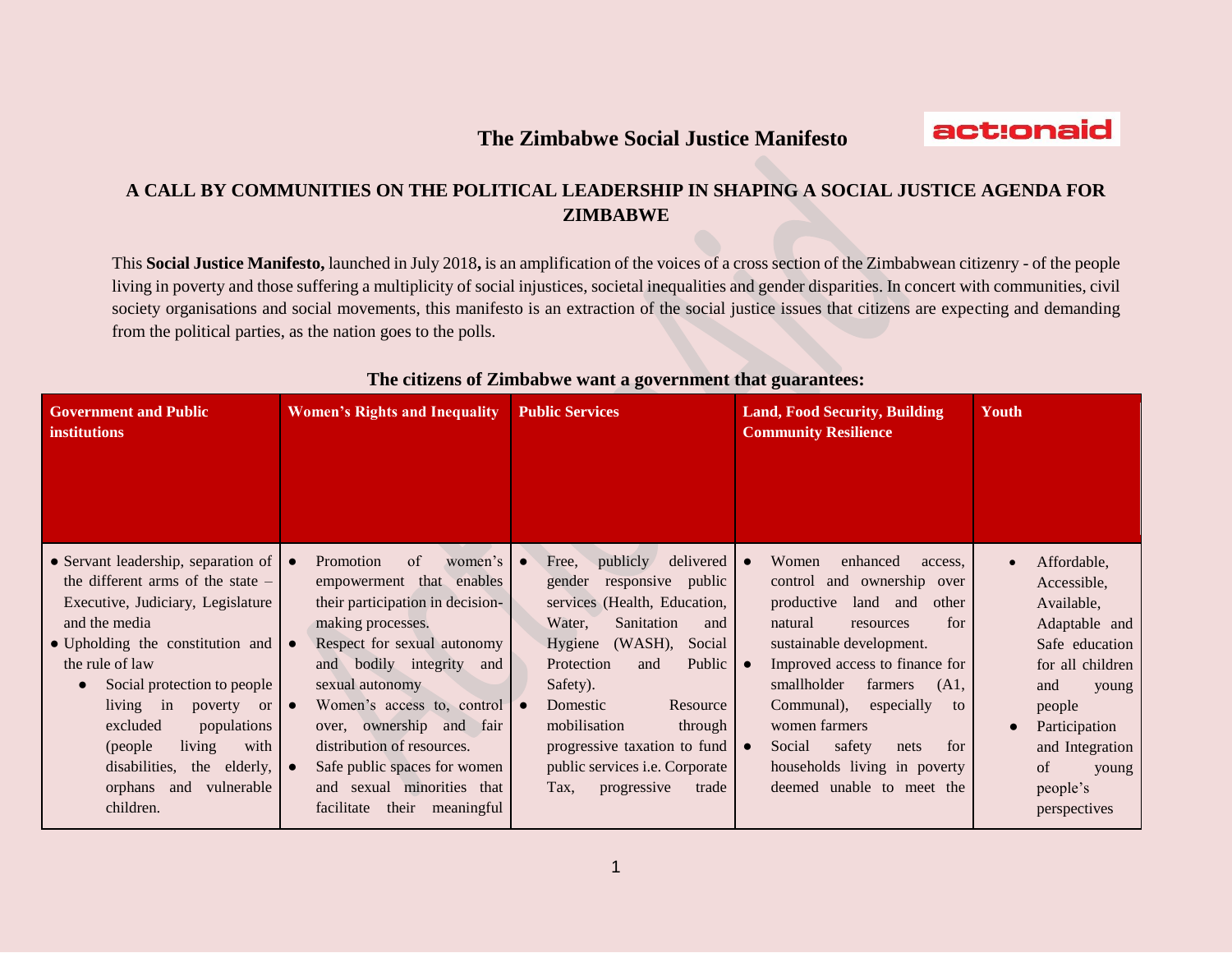The above are the fundamental issues afflicting communities and most Zimbabwean citizens. Addressing these will thus be a great leap forward in the socio-economic development of the nation. The July 30, 2018 Zimbabwe harmonised election must set the stage for deeper engagements beyond the election, in the search for social justice in Zimbabwe as articulated in this Manifesto. The demographic dividends of youth and women, cardinal in the development of the country, are the centre of the manifesto. This Social Justice Manifesto, must be read together with other documents articulating the aspirations of the people of Zimbabwe, which include the Citizens Manifesto of 2017, The Zimbabwe People's Charter of 2005 and The National People's Convention Declaration of 2017. The foundation of this Social Justice Manifesto is a society built on values which include respect for one another, promoting a culture of respect for fundamental rights, transparency and accountability. Political players must go beyond their campaign rhetoric and deliver their election manifestos (when elected) in tandem with the Social Justice Manifesto. Without considering the Social Justice Manifesto, any roadmap will be compromised in delivering the '**Zimbabwe We Want'**.